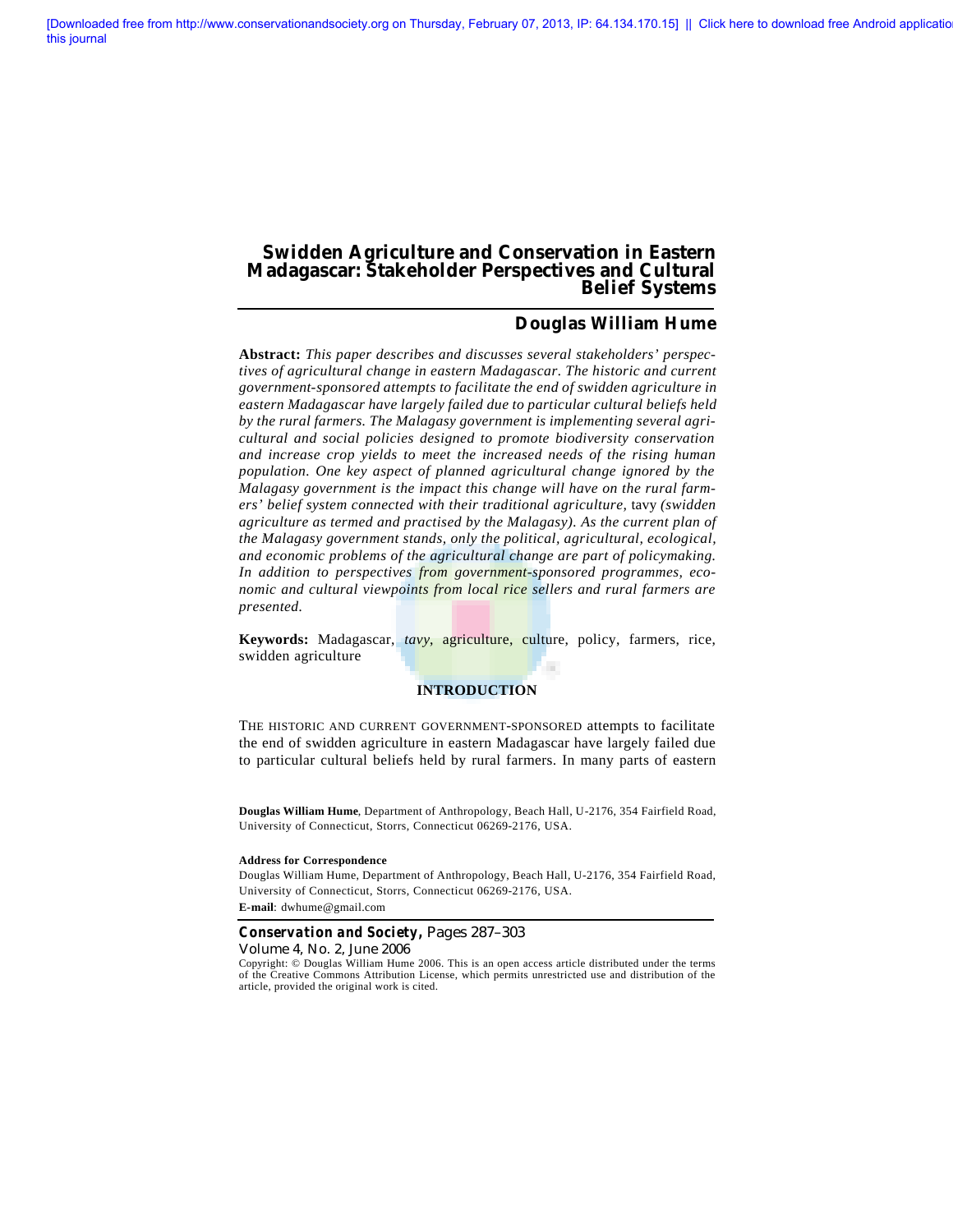Madagascar, high human population levels and limited available fertile farmland have resulted in shortened fallow periods (in some cases as short as two years), which in turn decreases the fertility of the soil, hastens topsoil erosion and reduces local biodiversity (Sorg et al. 2000). The Malagasy government, conservation organisations, and developmental agencies are seeking to implement several agricultural and social policies designed to promote biodiversity conservation and increase crop yields to meet the increased needs of the rising human population. Since rice is the staple of the Malagasy diet, consumed in greater quantities per capita than any other nation [yet has been in decrease from 150 kg/year in 1977 to 118 kg/year in 1995 (IRRI 2004)], increasing crop yields is an important development goal for the country as a whole. One key aspect of planned agricultural change ignored by the Malagasy government is the impact this change will have on the rural farmers' belief system connected with their traditional agriculture, *tavy* (swidden agriculture as termed and practised by the Malagasy). *Tavy* involves several rituals that appease gods, ancestors and spirits that inhabit the land. Without participating in these rituals, many farmers in eastern Madagascar believe that their sense of identity as farmers will be lost (see also a similar discussion in Harper 2002). The success of any agricultural development project must not only attempt to balance the economic costs and benefits for the participants involved in the change, but also take into account the political, agricultural, ecological, economic and cultural consequences of such change. As the current plan of the Malagasy government stands, only the political, agricultural, ecological and economic problems of the agricultural change are part of policymaking. ٠

#### *Humans and Conservation in Madagascar*

Due to Madagascar's history, large size and isolation from the African continent, remnant floral and faunal populations have survived where they have not elsewhere. In terms of the number of endemic flora and fauna found per 100 square kilometres (Myers et al. 2000), Madagascar has recently been cited as being one of the topmost biodiversity conservation concerns. An additional concern to conservation groups is that less than 10 per cent of primary growth vegetation remains in Madagascar (Nelson and Horning 1993; Du Puy and Moat 1996; Myers et al. 2000). The remnant forest in eastern Madagascar is undergoing deforestation by estimated rates of 1.6 to 9.5 per cent a year (Dufiles 2003). Since Madagascar contains approximately 3.2 per cent of the global plant species and 2.8 per cent of the global vertebrate species, this continued drastic loss of habitat jeopardises the survival of a significant portion of global biodiversity (Myers et al. 2000). The importance of conserving biodiversity in Madagascar is further illustrated in that 75 to 85 per cent of the species in Madagascar are endemic (Glaw and Vences 1994; Mittermeier et al. 1994; Dransfield and Beentje 1995). The extinctions that occur in Mada-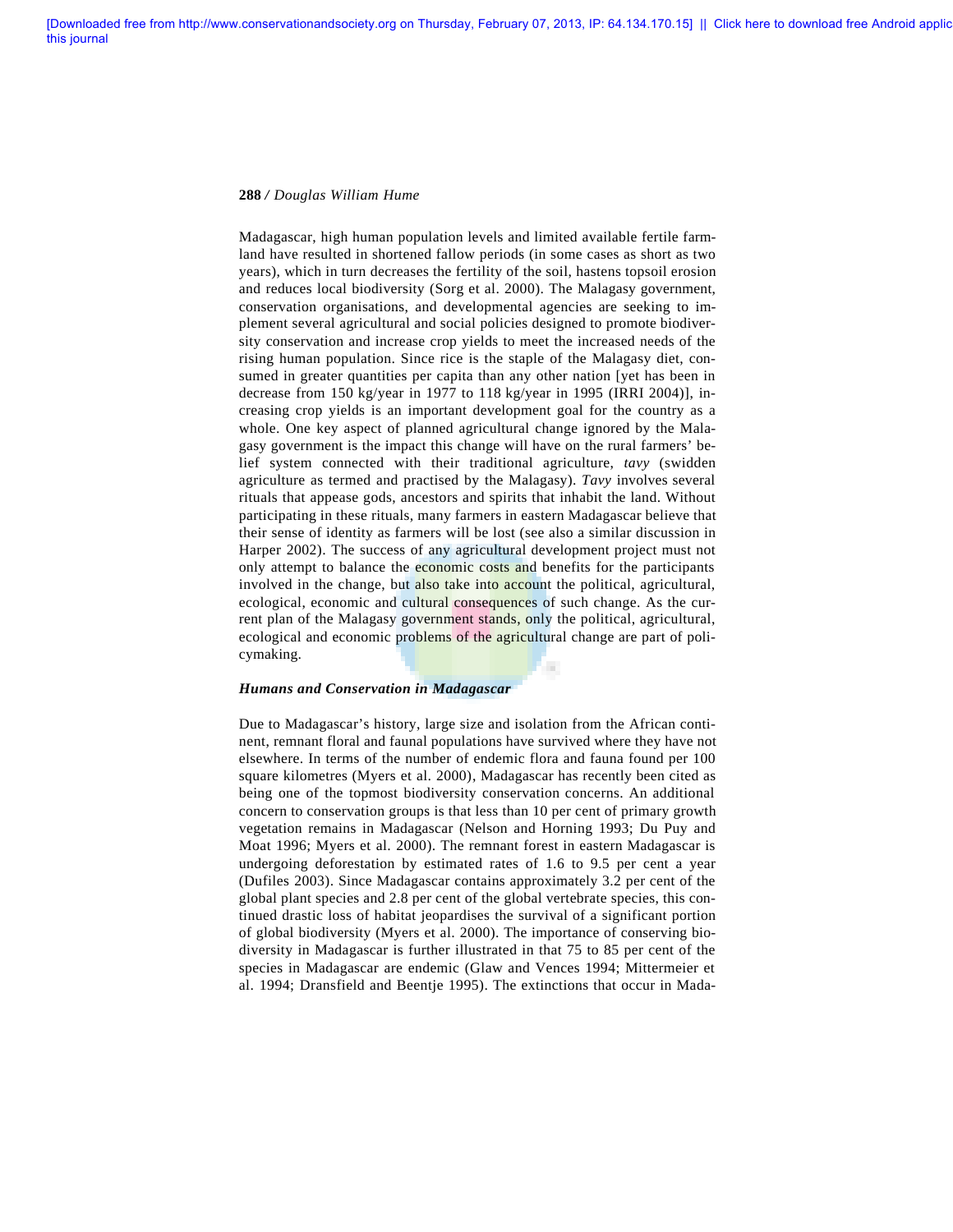gascar influence not only the local biodiversity, but have global ramifications as well.

Anthropogenic degradation and fragmentation of Madagascar's forests have been interpreted as a principal cause of the decline of many endemic species of flora and fauna, including lemurs (Godfrey et al. 1997) and avifauna (Langrand and Wilmé 1997). However, the magnitude of the human effect of forest clearing is dependent on human population density (Dewar 1997). Because human populations were low when the catastrophic extinctions occurred in Madagascar (ca. 2000 to 1500 years ago), the extinction of species due to forest loss is only a recent phenomenon (Dewar 1997). Human exploitation of Madagascar's natural resources is occurring at an increasing rate from both local population pressure and international mining interests (Jarosz 1993).

*Tavy* is of particular interest both locally and internationally to scientists and conservation groups in Madagascar not only because of its ascribed adverse effects on the endemic flora and fauna, but also because, as practised with current human population densities in many parts of eastern Madagascar, it is both ecologically and economically unsustainable. Several institutions and agencies, such as Système de Riziculture Inensif (Moser and Barrett 2005), are currently exploring possible methods of instituting a change of agricultural practices in the eastern regions of Madagascar, but have not studied the socio-cultural consequences of such a change. These agencies and institutions also seek to protect the remnants of rainforest that remain and hope to restore the degraded areas that surround protected areas. The practice of *tavy* at present levels prevents this restoration due to short fallow periods and lack of productive land. The agencies and institutions' goal, then, is to end the practice of *tavy* by providing alternative means of agricultural production that is ecologically and economically viable for the area. This transition is essential so that the Malagasy population not only has a stable source of food but also is able to maintain its environmental and economic integrity.

### *Culture and Conservation*

In environmental degradation problems such as those faced by Madagascar, a top-down approach in implementing a conservation programme is not feasible since governmental infrastructure needed for such a task is not available. In other words, many developing countries, including Madagascar, cannot afford to fund the maintenance of conservation efforts. The economic resources that are needed to design, pass into law and finally enforce legislation are absent. Since the actors are rural farmers, benefits from fining subsistence level individuals cannot substantially offset the costs of enforcement. In place of an institutional approach, there is a growing trend towards community-based conservation, which begins with the communities involved rather than the national or other governmental agency. Yet, indigenous communities are not always successful instituting a conservation program because 'traditional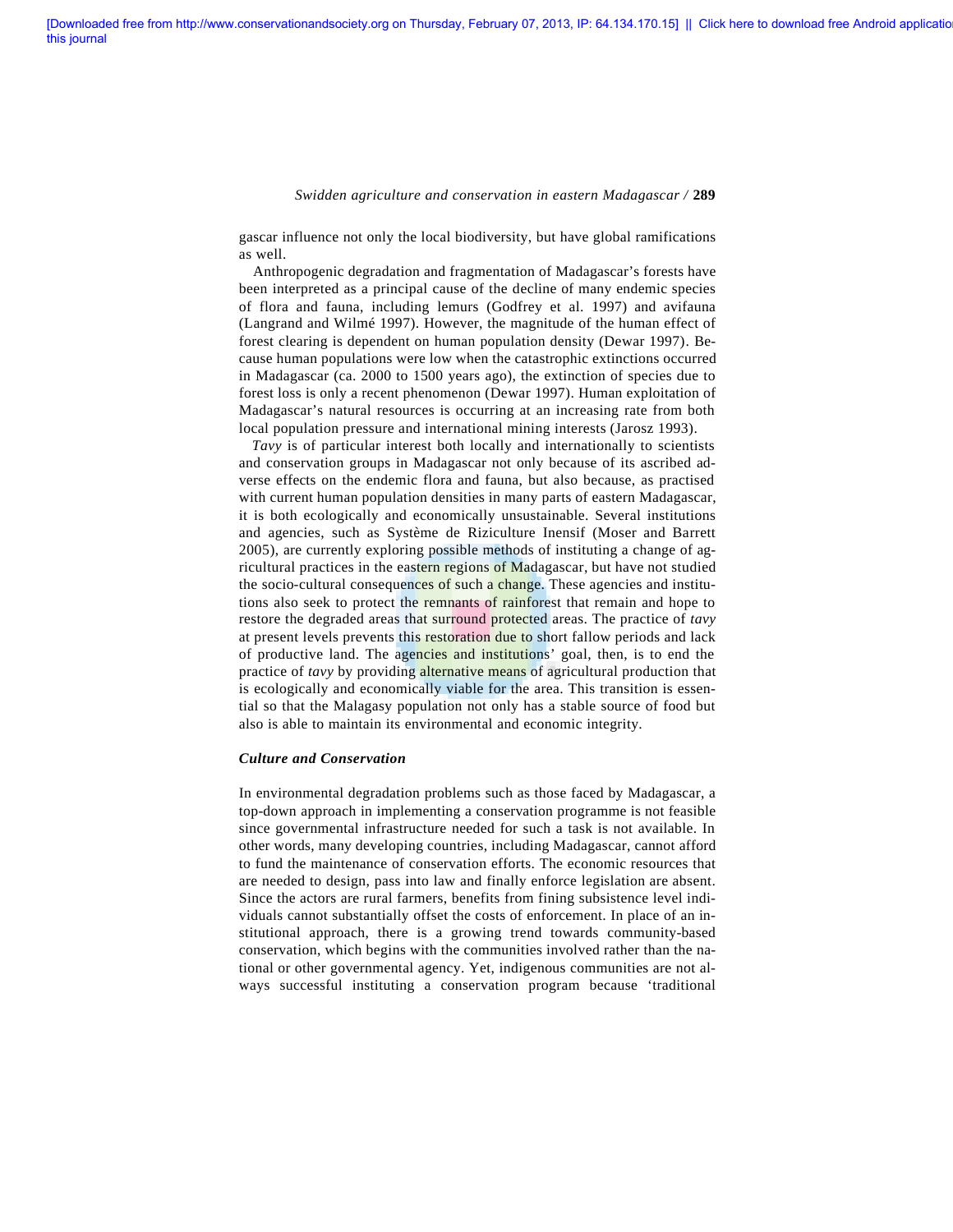conservation beliefs… are not ready-made prescriptions for today's world' (Western and Wright 1994: 2). The hope is that the coordination of scientific research and indigenous traditional values will lead to project success (Rabetaliana and Schachenmann 1999). It is not enough to have conservation biologists and/or ecologists involved with a conservation project, but the members of a community must be aware of the consequences of their subsistence practices on the environment (Kleymeyer 1994; Rabetaliana and Schachenmann 1999).

Conservation projects have attempted to increase awareness among local populations through reviving ancestral technologies (e.g., Cornista and Escueta 1990), calling on a traditional conservation ethic (e.g., LaDuke 1992), or education of contemporary conservation methods (e.g., Palmer et al. 1991). It is clear that the belief systems of a community involved in a conservation project must be understood before any project can begin, but in practice, it is rarely achieved. Instead, ecologists, economists and other policymakers design the conservation project without understanding or incorporating the belief systems of the communities involved. In most cases, a cursory examination of knowledge is completed to develop education programmes that instruct the communities in new technology or methods of resource use. A thorough examination would be required to allow cultural beliefs to be integrated within the whole of the project.

Not only must local populations have knowledge of conservation, but they must have land-tenure and economic rights, responsibilities and capabilities to be able to succeed in conservation efforts (Western and Wright 1994). Landtenure rights are 'an essential element of any community-based conservation [CBC] initiative' (Lynch and Alcorn 1994: 390). The communities must have control over the location where the resource is located to restrict use of the resource (Lynch and Alcorn 1994). This control may either take the form of private land ownership or common property. Economic rights are necessary because communities that conserve resources without economic benefits are 'virtually nonexistent' (Little 1994: 350). Even in areas where state level conservation is in effect, no level of enforcement is able to curb resource degradation. Therefore, for conservation efforts to succeed, any CBC programme must include economic benefits and resources for the participating local community.

### **METHODS**

Interviews of Malagasy governmental and non-governmental agencies were carried out during fieldwork in 2003 (January through July). The directors and the available technical personnel of the following institutions and agencies were interviewed: Ministre de la Recherch Scientific, Direction Inter Regionale Centre, Regional de Recherch Est (FOFIFA), Toamasina; Ministre des Eaux et Forêts (MEF), Toamasina; Ecole d'Application des Sciences et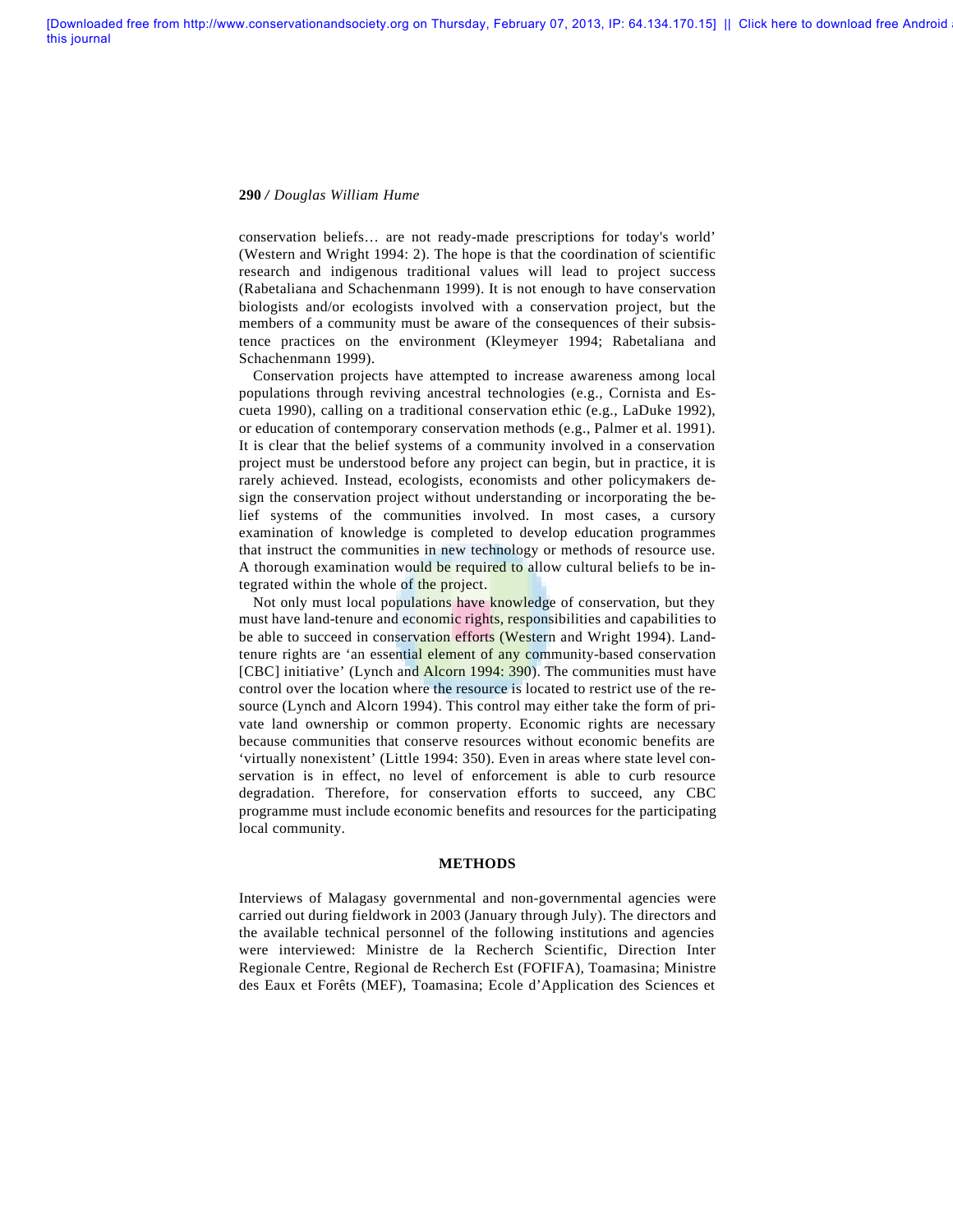Techniques Agricole (EASTA), Analamalotra, Toamasina; Ministre de l'Agriculture et de l'Elevage (MAE), Direction Inter Regionale du Developpement Rural Toamasina; and L'Association Nationale pour la Gestion des Aires Protégées (ANGAP), Toamasina and Parc National D'Andasibe. All interviews took place with one or two Malagasy interpreters. The topical focus of interviews was the role that a particular agency had in the development or conservation of eastern Madagascar's environmental resources as well as what, if any, solutions to the current agricultural problems were being implemented.

Farmers and merchants were interviewed intermittently during this same period as well as during a fieldwork in 2004 (May through July). Informants included market rice sellers in *Bazary Kely* (one of the largest bazaars in Toamasina). These merchants discussed the changes of rice prices and their understanding the types of rice customers prefer. Each rice merchant in *Bazary Kely* had an opportunity to take part in the interview. Of the fifty-two people who were interviewed, and only five declined. With the aid of a technician from FOFIFA, rural farmers in two communities along the main highway (Route National 2, RN2) between Antananarivo and Toamasina participated in the interviews. In both these communities, farmers spoke about their methods of agriculture and the rituals **performed** while growing rice. There were approximately thirty extended structured interviews with the farmers in this area. In Andasibe, 187 farmers who were part of a project to understand the cultural model of *tavy* (Hume 2005), were asked open-ended questions about their role in the development of agriculture and their opinions on what solutions were feasible. While the focus of the research was on the Besimisaraka ethnicity, all ethnicities were included in the sample as long as they were permanent residents of the area.

### **RESULTS**

Although there are excellent reviews on the relationship of conservation and cultural practices among the Malagasy (e.g., Dolch 2003), the authors largely ignore the ritual and cultural impacts that agricultural change would invoke, while citing lack of knowledge, property rights or environmental constraints as the hindrances responsible for the failure to switch from *tavy* to *tanimbary* (irrigated agriculture) (e.g., Oxby 1985; Ford 1996; Kistler and Spack 2003). Still others note that there are cultural beliefs that prevent agricultural change, but do not offer a solution to the development dilemma of agriculture in eastern Madagascar (e.g., Erdmann 2003). Exceptions include discussions about the ritual and spiritual aspects of *tavy*, but do not link these with government assertions of farmer practices and therefore do not complete the linkage of policy and belief systems (e.g., Moor and Barck 1997). The interviews considered here are focused upon how the move towards *tanimbary* rice influences cultural beliefs, which is a novel approach not apparent in the current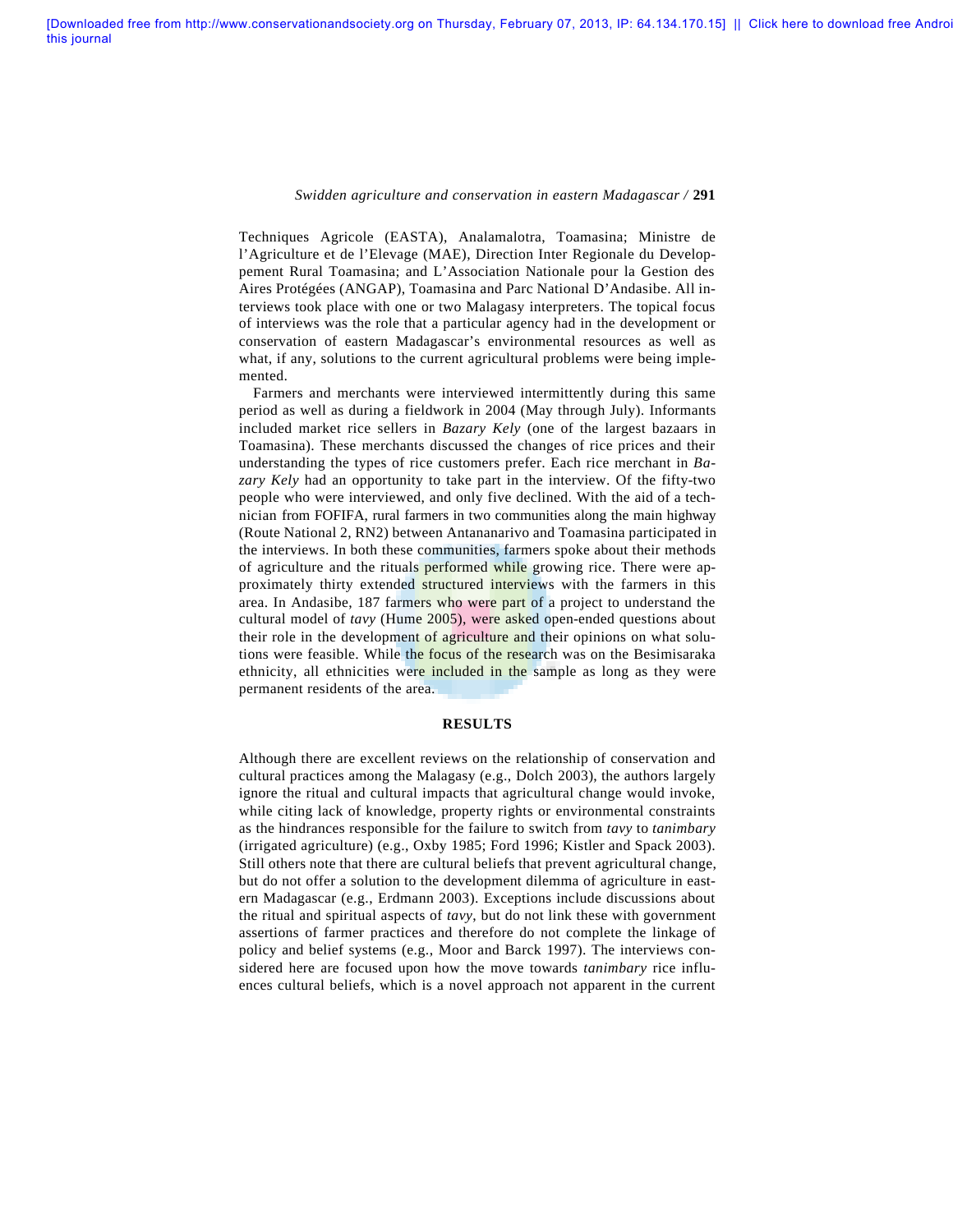literature. What follows is a discussion of the suggestions each stakeholder offers as a solution to the current agricultural problems in eastern Madagascar and what, if any, impacts such change would bring about in the cultural beliefs of rural farmers.

In consolidating the viewpoint of all of the local stakeholders in the agriculture of eastern Madagascar and its impacts on the environment, it is useful to state the goal of each stakeholder:

- MAE Provide techniques to increase agricultural yield.
- FOFIFA Provide crop seeds that improve agricultural yield.
- l EASTA Train technicians in techniques to increase agricultural yield.
- MEF Protect the remaining forests from destruction.
- ANGAP Protect the national parks from destruction.
- $\bullet$  Market rice sellers Make a living from selling rice.
- Rural farmers Make enough food to feed themselves and their families.

It is clear that none of the goals of these stakeholders, on the surface, is mutually exclusive. The goals appear to be similar enough that, if the stakeholders are able to work together, they may find solutions to the agricultural problems in eastern Madagascar that satisfy each of them. What follows is a discussion of the suggestions each stakeholder offers as a solution to the current agricultural problems in eastern Madagascar and what, if any, impacts this change would have for the cultural beliefs of rural farmers. Analysis of each organisation's views is reserved for discussion after all views have been presented.

# *Ministre de l'Agriculture et de l'Elevage , Direction Inter Regionale du Developpement Rural Toamasina*

In addition to its other duties, the MAE in Toamasina instructs rural farmers on innovative farming techniques to increase their crop yields (e.g., rice, corn, cassava, etc.). To aid farmers, there are only two agricultural technicians for the entire Toamasina Province, which comprises approximately 71,911 square kilometres (INS 2004). One is based in the city of Maroantsetra and the other in Toamasina. The technician based in Toamasina stated that there is no solution to the current agricultural problems in Madagascar because the rural farmers were following their customs and they would not change their ways to accommodate new agricultural methods (Ministre de l'Agriculture Agricultural Technician, personal communication, May 5, 2003). The technician's experience is that the introduced farming techniques are eventually abandoned for the traditional techniques. The director of the ministry stated that the problem could be narrowed down to five things: (1) lack of agricultural equipment, (2) lack of flat land in the province, (3) loss of topsoil from using a swidden farming method, (4) human population increase, and (5) the extended period that the environment takes (approximately fifty-years) to become sec-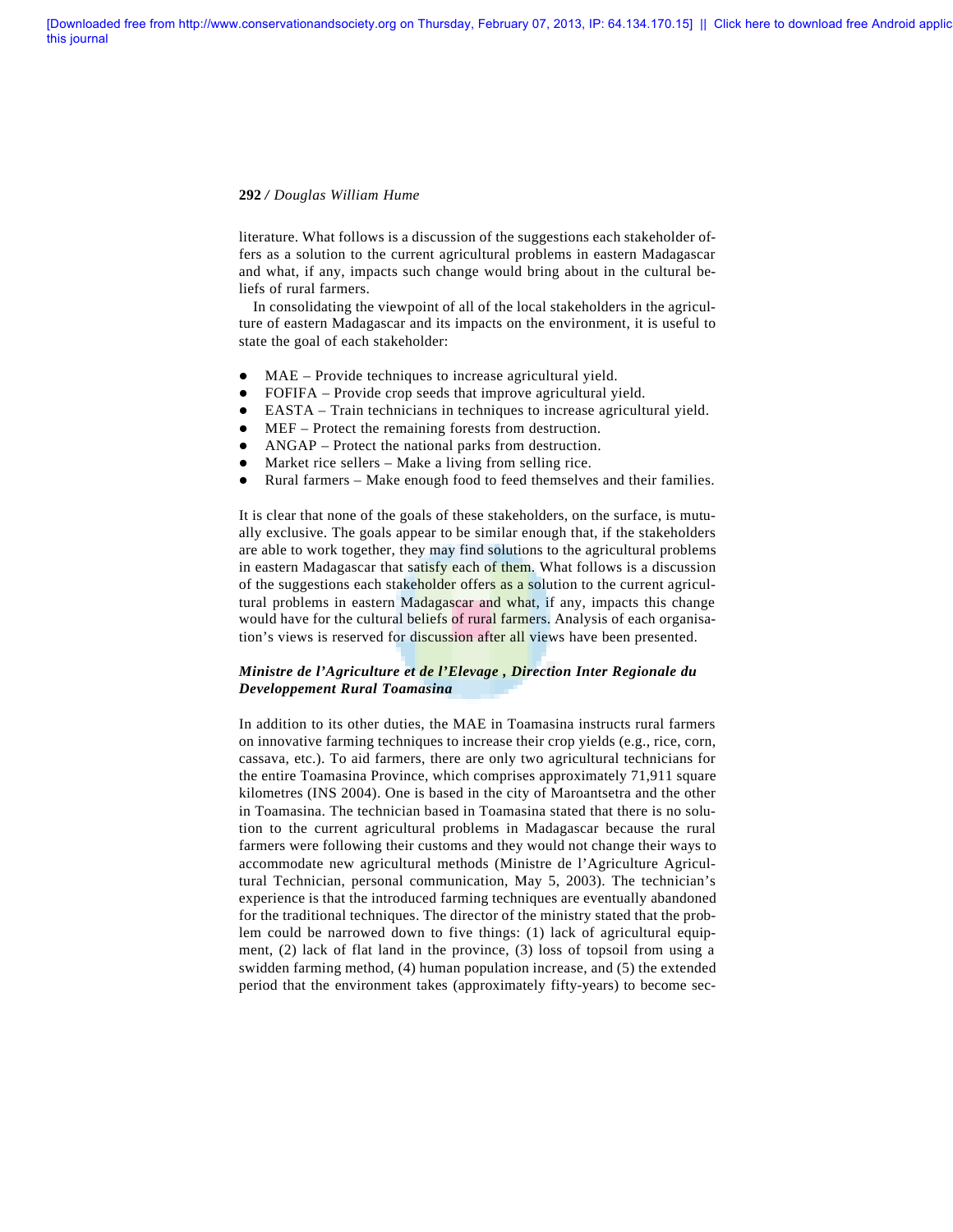ondary forests after being cleared and burned (Ministre de l'Agriculture Director, personal communication, May 5, 2003). His solution was to use a terraced *tanimbary* system, but he knew that this was an improbable solution due the economic constraints of the ministry. He remains optimistic that an international non-governmental organisation will provide the funds to develop agriculture in Madagascar.

## *Ministre de la Recherch Scientific, Direction Inter Regionale Centre, Regional de Recherch Est, Toamasina*

One of the branches of the Ministre de la Recherche Scientifique (FOFIFA) has the goal of providing hybrid and genetically engineered seeds for the various crops grown in Madagascar. The Director of the Toamasina branch of FOFIFA states that the problem of agriculture in Madagascar is fourfold: (1) social, (2) property rights, (3) technical and (4) economic (FOFIFA Director, personal communication, June 4, 2003). The social component includes education, communication and knowledge of new agricultural methods taught to the rural farmers from agricultural technicians. The property rights component results from the fact that the Malagasy rural farmers do not own the land on which they farm and the director believes land ownership as a key to the success of any agricultural development. The technical problem that FOFIFA is primarily responsible for solving is providing seeds that result in higher crop yield, be it rice, vanilla or other crops. Finally, the funding of such programmes is precarious and this may result in not allowing agricultural development to proceed. In sum, FOFIFA is attempting to solve the agricultural problem by introducing new technology (e.g., agricultural methods and hybrid seeds). FOFIFA has had a cooperative relationship with the International Rice Research Institute (IRRI) since 1982 with funding from USAID and other NGOs (IRRI 2004). The IRRI's stated goal is to promote a 'green green revolution' by concurrently increasing 'the productivity of labour, water, and chemical fertilisers, while preserving natural resources and protecting the environment' (IRRI 2004: 1–2). In spite of how conservation friendly their stated goals are, the IRRI is primarily concerned with providing genetically engineered seeds to increase rice yield. For example, FOFIFA, with the assistance of the IRRI in 1983, introduced a new variety of *tanimbary* rice, designated R8, which eventually failed because 45 per cent of the rice kernels were broken when processed, which is unacceptable to consumers. Yet, the reported results of crop yields of 6 to 10 tons per hectare in experimental *tanimbary* by the IRRI in the mid-1980s continue to provide the impetus for continued experimentation with high yield seed varieties (Vallois 1996). Currently FOFIFA is attempting to produce enough of another variety, designated B22, for use with *tavy*. They claim that this white rice can yield 3000 kg per hectare as compared to current varieties, which only yield about 1,000 kg per hectare. It has been unsuccessful with the B22 variety because the farmers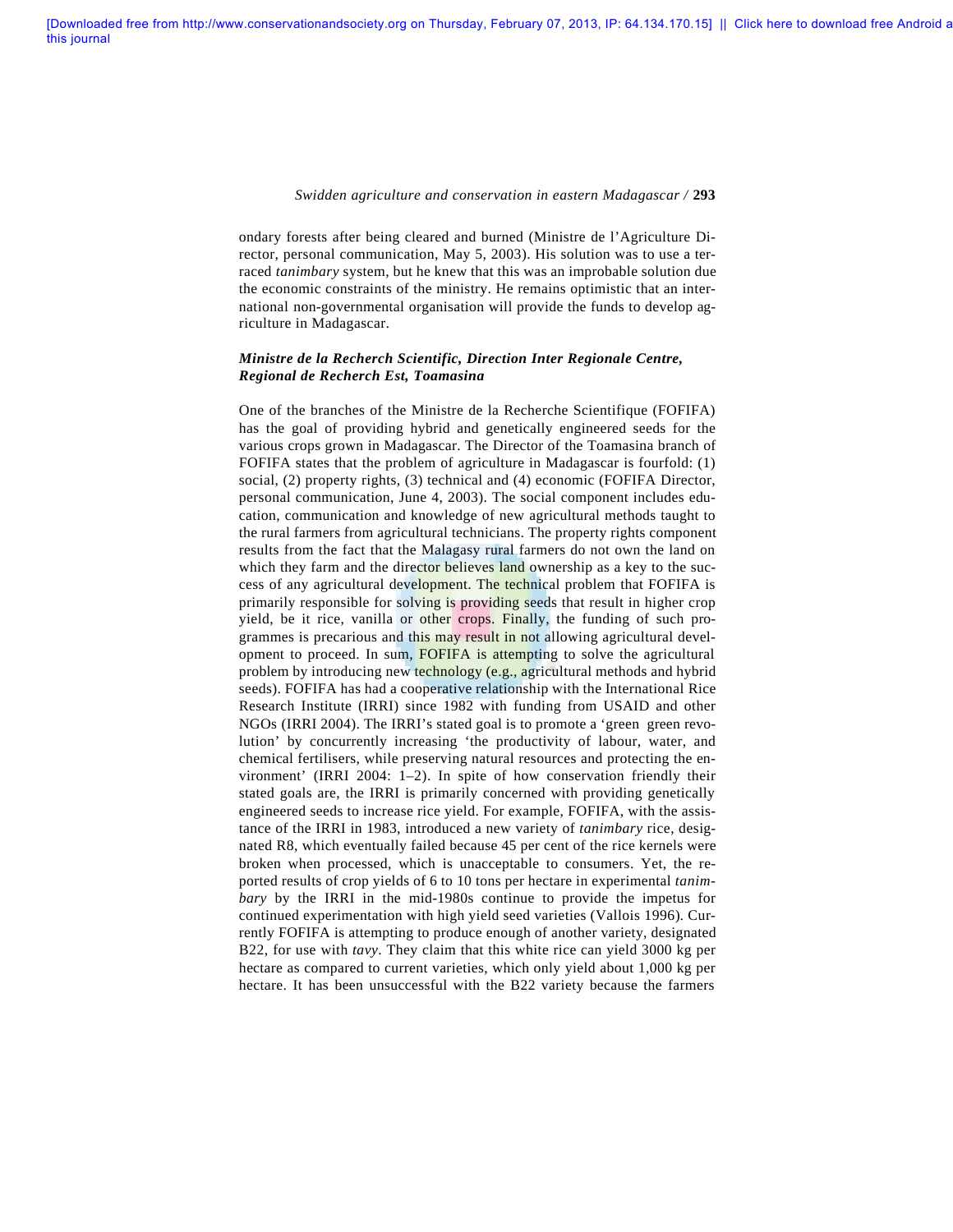who grow the rice for seed consume the rice instead of selling the seed to FOFIFA for redistribution. FOFIFA claims that the farmers will use this new white rice variety even though there is a strong preference for red rice simply because the white rice yield is so much higher (Toamasina FOFIFA Director, personal communication, June 4, 2003).

The Director at FOFIFA, Toamasina, stated that rural farmers do not have enough money to invest in a new farming system and they cannot afford fertilisers or herbicides (FOFIFA Director, personal communication, June 4, 2003). In addition, other agricultural methods require more labour than *tavy*. He suggested that farmers should organise themselves into cooperatives so that the various departments and ministries can work with them at the group level to find solutions and perhaps eventually mechanise Malagasy agriculture (FOFIFA Director, personal communication, June 4, 2003). However, a barrier to this process is that the farmers do not own the land that they use for agriculture and there are no incentive funds for individual farmers to begin such a process alone (FOFIFA Director, personal communication, June 4, 2003).

# *Ecole d'Application des Sciences et Techniques Agricole, Analamalotra, Toamasina*

Eight kilometres north of the city of Toamasina lies an agricultural school (EASTA), which houses twenty students who are taught agricultural techniques in order to become agricultural technicians and who will in turn teach rural farmers new agricultural techniques. EASTA encompasses several hectares and has land available to teach techniques of agriculture by having the students practice the methods as class projects. The rice in *tanimbary* is grown with the assistance of fertilisers and herbicides. The price to fertilise a onehectare field costs about  $2,000,000$  Malagasy Ariary (MGA; 1600 USD<sup>1</sup>) and yield using this system is 3500 kg per hectare (EASTA student, personal communication, May 8, 2004). At average retail prices of 500 MGA (0.40 USD) per kilo for local rice, the rice for one hectare would be 1,750,000 MGA (1400 USD). Using this system, there is a deficit of 250,000 MGA (200 USD) per crop. The system of agriculture that is taught to the students at this school is not currently economically feasible unless the government subsidises the farmers, which with the current economic state of Madagascar, is highly unlikely.

### *Ministre des Eaux et Forêts, Toamasina*

The Ministre des Eaux et Forêts (MEF) in Toamasina monitors the agricultural practices located in unprotected areas of severely degraded mid-altitude rain forests in the Toamasina Province. The MEF processes farmers' requests to practise *tavy* in these areas and provides gestations (legal papers) allowing farmers to do so. Rules governing the allowance of *tavy* include that the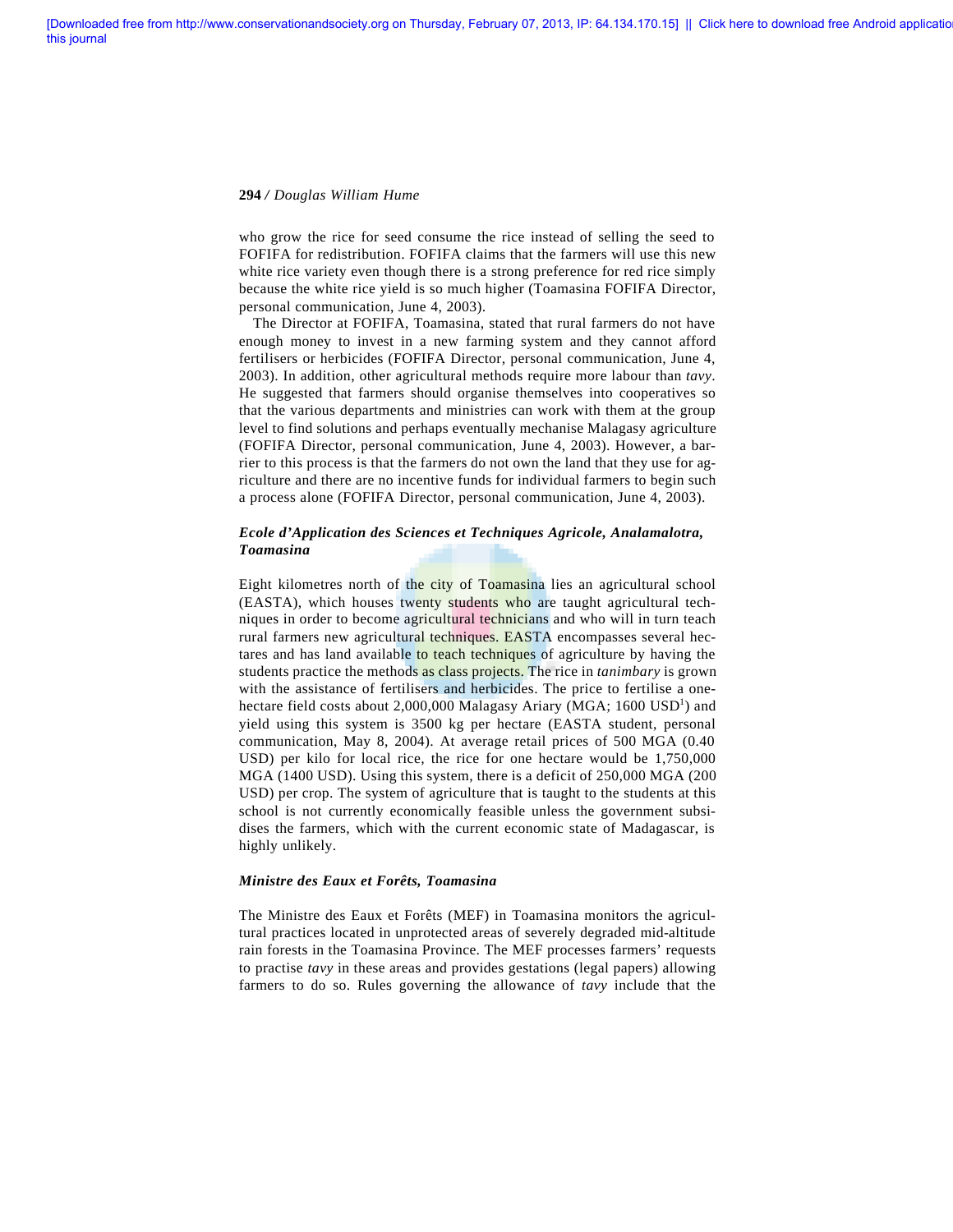farmer must not grow crops on the top third of a mountain and only burn their fields during a designated period. Without this gestation the farmer can be fined and/or jailed. If the responsible farmer cannot be identified, the village is fined 340,000 MGA (300 USD). Difficulty lies with the fact that the ministry is under-staffed and under-funded, so the areas that are not easily accessible due to the lack of good roads are not regularly monitored.

The Director of the MEF stated that the practice of *tavy* must end (Director, personal communication, May 12, 2003). At current population levels and with the already rapid decline of the indigenous forests, tavy is not sustainable. He suggests that the solution to the current agricultural problems in eastern Madagascar is building dams to provide valleys with water for *tanimbary* that will eventually result in the end of *tavy*. He believes this will be a difficult process, not only because of the funds needed for such a project, but that this process must be a cooperative one between the farmers and government, rather than forced upon the farmers.

#### *L'Association Nationale pour la Gestion des Aires Protégées, Toamasina*

The agricultural practices of the communities located in protected areas are monitored by L'Association Nationale pour la Gestion des Aires Protégées (ANGAP). The ANGAP serves as a semi-autonomous Malagasy nongovernmental organisation that manages protected areas. Both of ANGAP's offices, in Toamasina and Andasibe, affirm that the practice of *tavy* must end in order to protect the natural resources of Madagascar. To this end, they are beginning projects in and around areas that are under their protection. The process is reportedly slow in the areas around the reserves, as funding does not easily stretch beyond the borders of the parks (Toamasina Branch Director, personal communication, May 23, 2003).

ANGAP was successful in transitioning one village within a park near Andasibe from *tavy* to t*animbary* by damming a small river and providing technical and financial assistance to farmers in the project (Andasibe Branch Director, personal communication, June 12, 2003). *Tavy* has stopped in the park and farmers are requesting dams to provide even more *tanimbary* fields. The Director of the Andasibe branch acknowledges that there is a 'culture' of *tavy* that must be understood before change can occur (Andasibe Branch Director, personal communication, June 12, 2003). Even with this success story, on the edges, and even sometimes within the parks themselves, *tavy* is destroying forests protected by ANGAP. It has neither the funding nor personnel to completely stop *tavy* in their parks.

#### *Market Rice Sellers*

Sixty-seven rice sellers who were interviewed in markets within the city of Toamasina, many of whom were or currently are rice farmers, told a slightly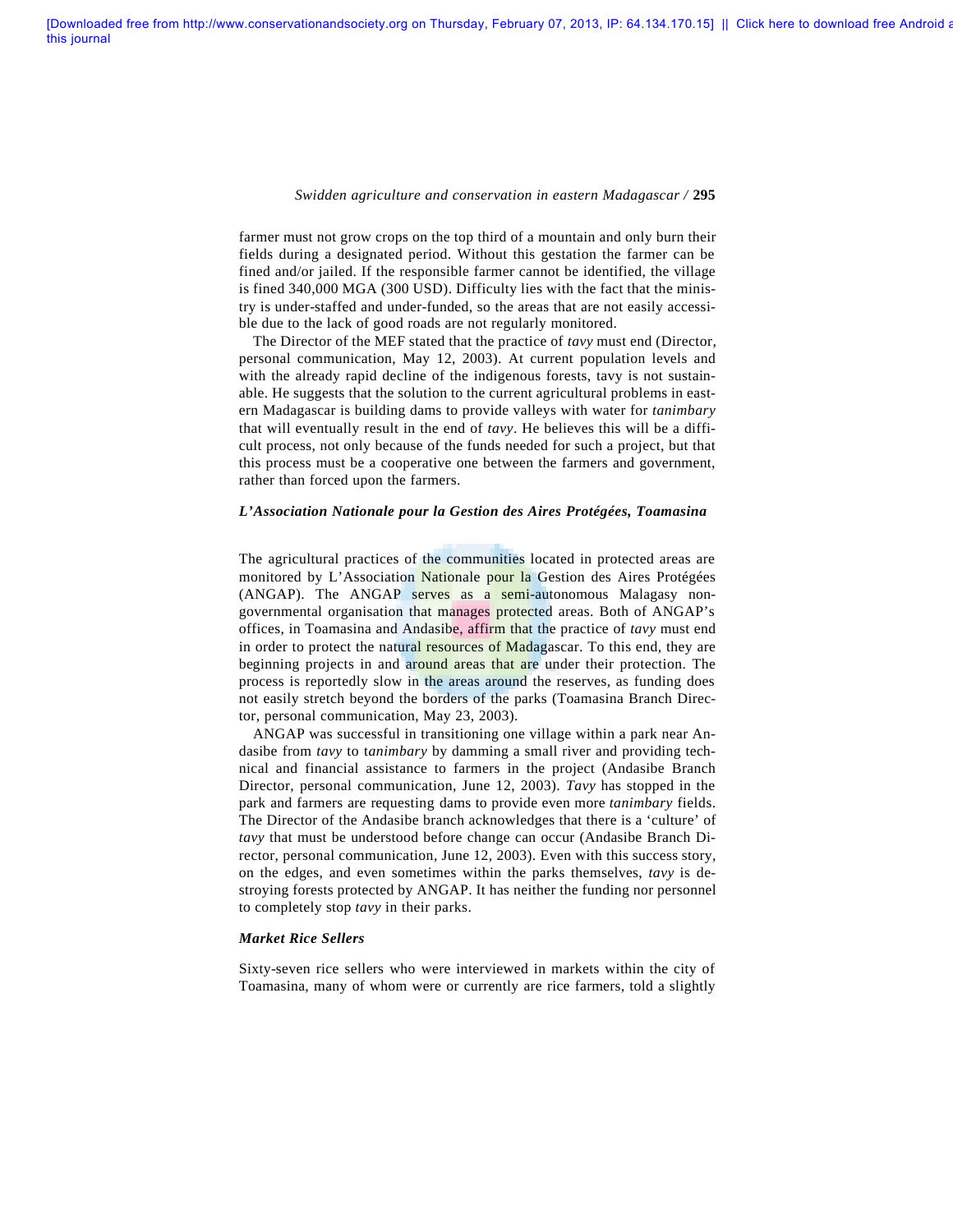different story than that of the governmental offices. The rice sellers have an extensive knowledge of rice varieties and the locations in which they are grown as well as the preferences of customers. There are many varieties of rice found in the Malagasy markets. Factors that the customers take into consideration when choosing which rice varieties to buy include: (1) location where the rice is grown, (2) method used to grow the rice, (3) approximate age of the rice, (4) smell, (5) colour, (6) amount broken, and (7) shape and size of kernels. The first categorisation of rice types made by rice seller is between *vary stok* (old rice) and *vary gasy* (fresh local rice). *Vary stok* is the least expensive and includes both *stok importe* (imported rice) and *vary kitra* (old local rice). Since *vary stok* is dehydrated, after it is cooked it will provide more bulk than freshly grown rice. *Vary stok* is usually only bought by poorer customers because it is both cheaper and yields more food per dry measure.

Regardless of price, the rice sellers report that there is a strong preference for locally grown rice. The most common reasons given for this preference are: (1) it tastes better, (2) it is better for digestion (healthier), (3) it has more vitamins, and (4) it has no chemicals. Customers also prefer red rice over white rice as it is believed to have more vitamins. *Vary gasy* are first delineated by their colour, *vary fotsy* (white rice) and *vary mena* (red rice). Each of these coloured varieties are then delineated by the location that they were grown (e.g., *makalioka fotsy* - while rice grown primarily in Ambatondrazaka and *tsipala* - white rice grown primarily in Antananarivo). The importance of location is based upon how the rice is processed. For example, *tsipala* processed in the Antananarivo region contains small rocks from ground trashing. Machine-processed rice yields a greater quantity of broken kernels. Customers in Toamasina prefer rice processed by thrashing in 50-kg rice sacks than the machine processed rice. Among the local varieties, both grown on *tanimbary* and *tavy*, both white and red – the red rice grown by *tavy* is preferred by the majority of the customers. It is believed that red *tavy* rice is the most nutritious and healthy of all varieties of rice.

### *Rural Farmers*

All the farmers interviewed in Toamasina, Brickaville and Andasibe were aware that *tavy* destroys the environment, meaning the naturally growing forests. Though there were different reasons for the degradation of habitat, the general understanding was that the environment was less healthy now than in past generations. However, they state that they have no other alternative than to practise *tavy*. They must feed their families and no one, neither the government as a whole nor any of the organisations listed above, is giving them any assistance. They are aware of organisations that would help finance associations of farmers and train them in new farming methods, but they do not know how to go about getting this help. The farmers in Brickaville are aware of a government program to help them transition to *tanimbary* and that offers the ownership of land, but they that the land is not fit for farming.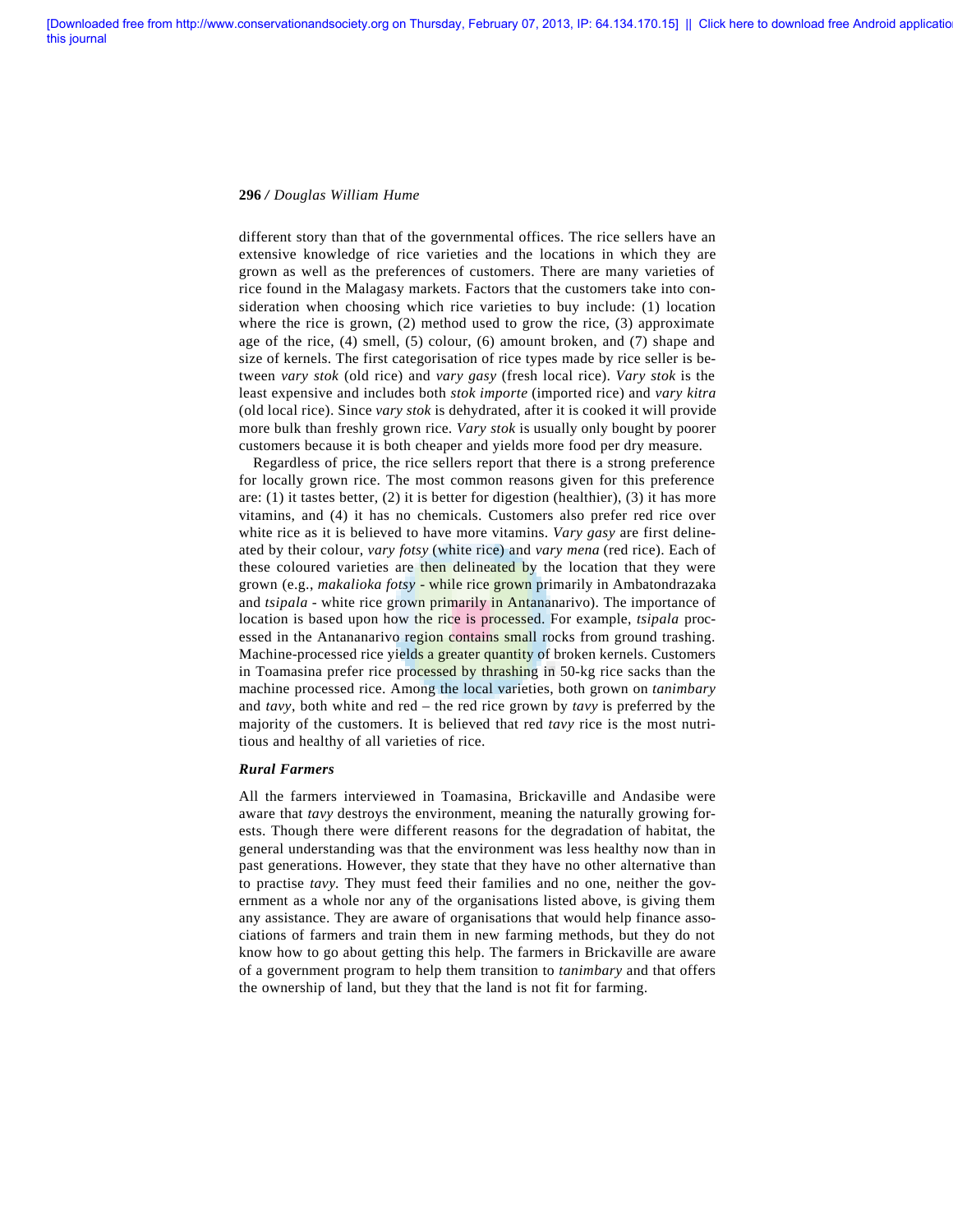All the farmers interviewed pursue both *tavy* and *tanimbary*. They do *tavy* on the sides or tops of hills and maintain *tanimbary* fields in the valleys and by rivers. On their *tavy* fields, the farmers produce two years of rice and subsequently three of cassava. They do not have enough land to let the land fallow for more than three years before returning to plant again. They agree that the rice yields have been diminishing over the years and buy imported rice in addition to the rice that they grow. The farmers harvest about 1500 to 3000 kg of rice per hectare. There is not enough good land for farming remaining on the east coast of Madagascar.

The farmers concur with the market rice sellers that red rice tastes better and it has more vitamins than white rice. They also state that the white rice grown by *tanimbary* in Madagascar has the same taste as imported rice. They do not have many options when choosing which rice variety to plant each year, but use what they have on hand or what they can buy at a good price at the market.

The farmers suggested several solutions to the current agricultural problems in eastern Madagascar, but only the two most commonly suggested solutions are addressed here. First, rivers in valleys could be dammed and channels constructed so that more of the valleys could be used for *tanimbary*. They think that this form of agriculture is laborious, but if they could grow more rice and become self sufficient, they would do it. They believe that it would be good to own their own farmland, but do not see this as necessary to enable the ability to feed themselves. Second, the farmers believe that since they would have land to grow their food, the rest of the landscape should be allowed to regrow into forest or be replanted because degradation of forests has impacted the environment in general. Farmers recognise that one of the effects of deforestation is that the climate is drier and there is now less rain.

During a fieldwork in Andasibe (May through July 2004) farmers reported that they continue to pursue *tavy* for three main reasons. First, there is no other work in the region that they can do to make enough money to support their families. Second, there is no one who will teach them a better method of agriculture. All but one of the 187 farmers interviewed stated that they wanted to learn new methods of agriculture. Third, according to several farmers, rice will only grow on soil that is 'hot'. Since the Andasibe climate is cool, one must heat the soil for the seed to germinate and the plants to be strong enough to produce grain. The two methods used to make the soil 'hot' are burning and fertiliser. Since the farmers cannot afford fertiliser, their only option is to burn so that their crops will grow.

In addition to their difficulty with earning money and trying to learn new methods of agriculture, the current inflation in Madagascar is affecting their ability to continue living in their current way. The price of rice rose from 450 MGA to more than 700 MGA in a matter of months. The price to take a *taxibrousse* (local bus) to Moromanga has risen from 1000 MGA to 1400 MGA. Moromanga is the nearest location from Andasibe to buy medications and for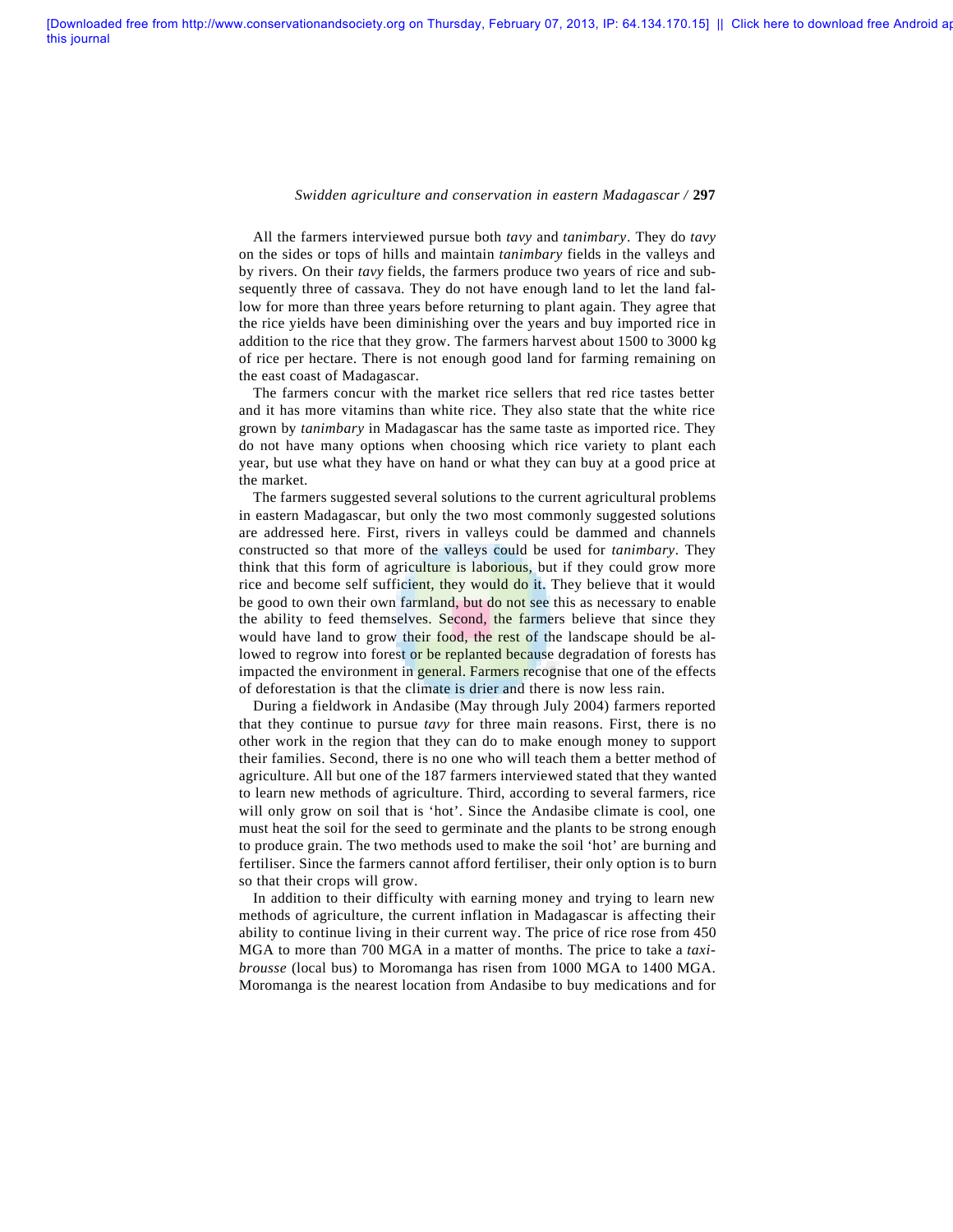children to complete exams to continue their education in the public school system. In addition, the price of petrol has risen from 4500 to 8500 FMg per litre. Petrol is used on a limited basis for cooking, but also as a form of cheap light in houses that do not have electricity. Life is quickly becoming more difficult for the rural farmers of Andasibe. To illustrate this point, when asked how the current inflation was affecting him, one elderly farmer responded, 'It is alright to be poor. It is alright not to have money to buy televisions and radios. Now we do not have enough money to buy food. It is not alright to go hungry. I fear that the poor will revolt against the rich because they are hungry.'

# **DISCUSSION**

As presented above, the stakeholders in the development of agriculture have different, but complementary views of potential solutions. The MAE suggests that the best solution to the current agriculture problems in eastern Madagascar is to find international funding and teach farmers how to do terraced *tanimbary*. FOFIFA has developed several varieties of rice for the conditions in eastern Madagascar that result in increased crop yields. In FOFIFA's view, farming cooperatives and land tenure will help ensure agricultural development. EASTA has developed high yield crops and trained technicians in high yield methods, while not economically viable at this time, may lead to other methods that also have high crop yields. MEF suggests that by building dams, *tanimbary* fields may be irrigated. The market rice sellers believe that by developing *vary mena*, customers will accept the new variety as healthy. Finally, the rural farmers suggest that dams should be built and forests replanted. The farmers appear willing to accept change as long as they benefit.

The culture of *tavy* and its relationship to behaviour are largely ignored by some stakeholders. Only one of the governmental organisations (ANGAP) recognised that *tavy* was more than an agricultural method and that it should be understood before any agricultural change is planned. *Tavy* is not only a method for growing rice, but is ritualised and contains meanings that relate to god, ancestors and other spirits that inhabit the landscape. For example, when choosing a site to do *tavy*, preparing the site, burning the site and planting – prayers and offerings to ancestors, spirits and/or god is made, something that is not done when doing *tanimbary*. To illustrate this point, the rite of first harvest shows the connection between cultural beliefs and agricultural practice. During harvest, the rite of *Lango* (first rice rite as reported by farmers near Brickaville) is intertwined with symbolism and religious references:

- 1. Six heads of the rice are harvested by the farmer and placed in a bag.
- 2. The rice is dried over a fire, which is in an iron box sunk into the ground.
- 3. The rice is removed from the husk by placing it in a bag and beating it with a stick.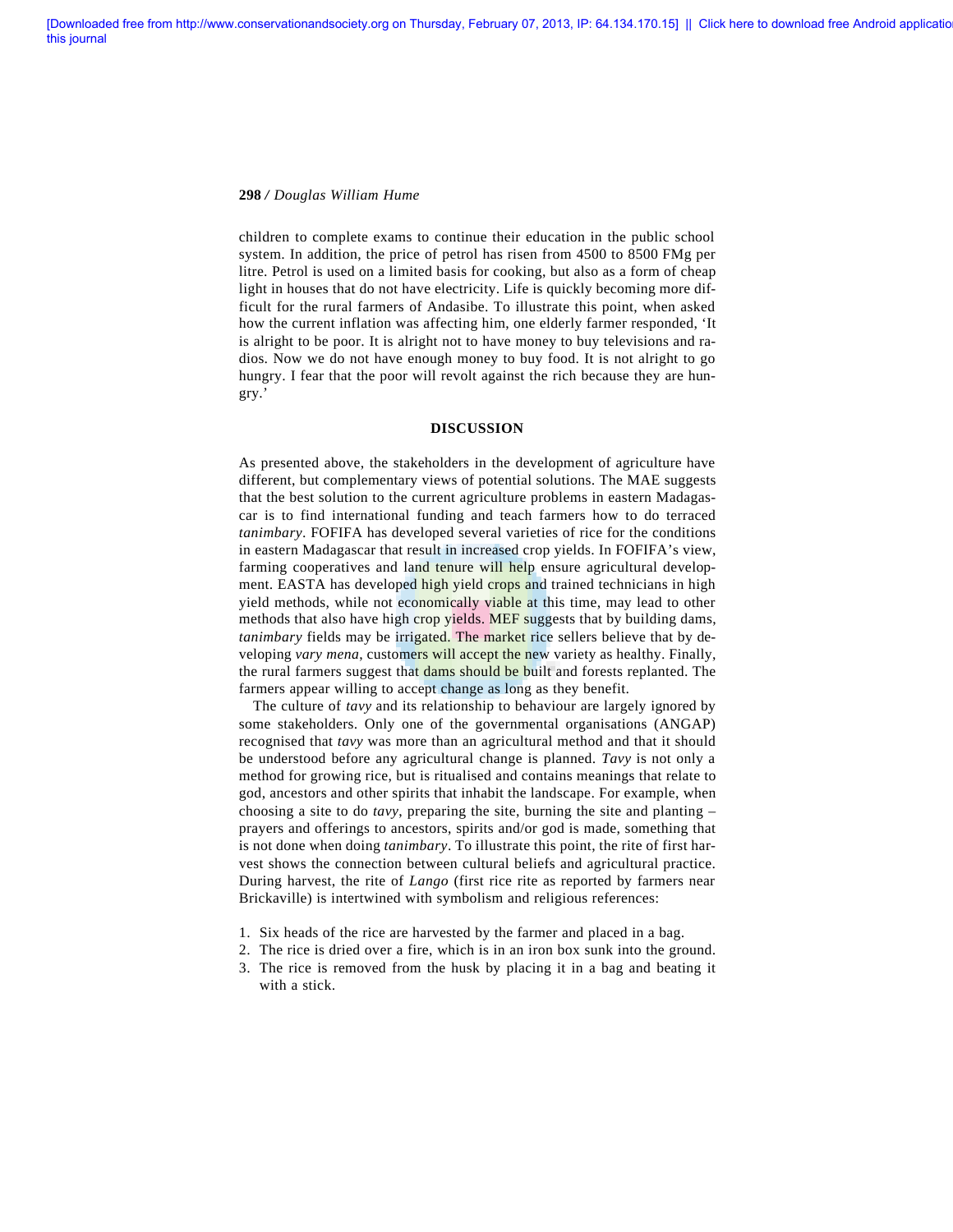- 4. The rice is then cooked in a pot over a fire and placed on a *ravanala* (travelers palm – *Ravinala madagascariensis*) leaf with honey, *betsabetsa* (fermented sugar cane juice) and rum.
- 5. The farmer then pray over the rice, led by the *tangalamena* (holder of the customs), to remove the *tsiny* (malicious spiritual powers) so that the farmer may harvest the rice and bring it to their home, thereby bringing the health of the field into their home.
- 6. The farmer and *tangalamena* may eat fish with the rice during this rite, but no other meat.

When asked, the farmers stated that a part of them would be lost—their identity—if they no longer practised *tavy* and its associated rituals. The transition from *tavy* to *tanimbary* will result in the loss of meanings ascribed to farming. All the farmers who were interviewed practised both *tavy* and *tanimbary*. None practised the rituals associated with *tavy* when doing *tanimbary*. Most of the institutions and agencies assumed that change would be welcomed if it promised and actually provided net benefits, regardless of the implications to cultural beliefs that these changes will bring.

None of the farmers could explain what they would do if they were forced to halt *tavy*. Without a viable alternative, rural farmers will have no choice but to continue practising *tavy* and continue the degradation of Madagascar's natural resources. The farmers admit that they are rapidly coming to a juncture in which they will have to change farming techniques or no longer be able to support themselves. Already, the farmers must supplement the rice they grow with purchased imported rice, as the fields no longer produce enough rice to support the farmers. They see the degradation of the land, the loss of the younger generation to the cities and the need for a better way of farming; however, they have neither the resources nor the faith in the new systems of agriculture to change. They understand that there will be a loss of integrity of the environment if something is not done, but feel powerless to make that change. Therefore, it is not the lack of understanding of the problem that is keeping the detrimental agricultural practice in place, but a lack of resources for the shift and an identity crisis.

Along with the loss of cultural rituals and a sense of identity, preferences for specific types of rice will be problematic for farmers, rice sellers and consumers causing economic stress on an already stressed economy. FOFIFA assumes that the farmers will welcome agricultural techniques that increased crop yields, regardless of how these new techniques effect the farmer's beliefs. In addition, FOFIFA assumes that price and availability are the most important factors when purchasing rice, ignoring the strong preference for red rice as stated by the rice merchants. The rice varieties engineered to produce higher yields per hectare must be appealing to the consumer. It is not enough to produce the rice if the people are unwilling to consume it when there are other alternatives. One cannot simply replace a ritual that has significant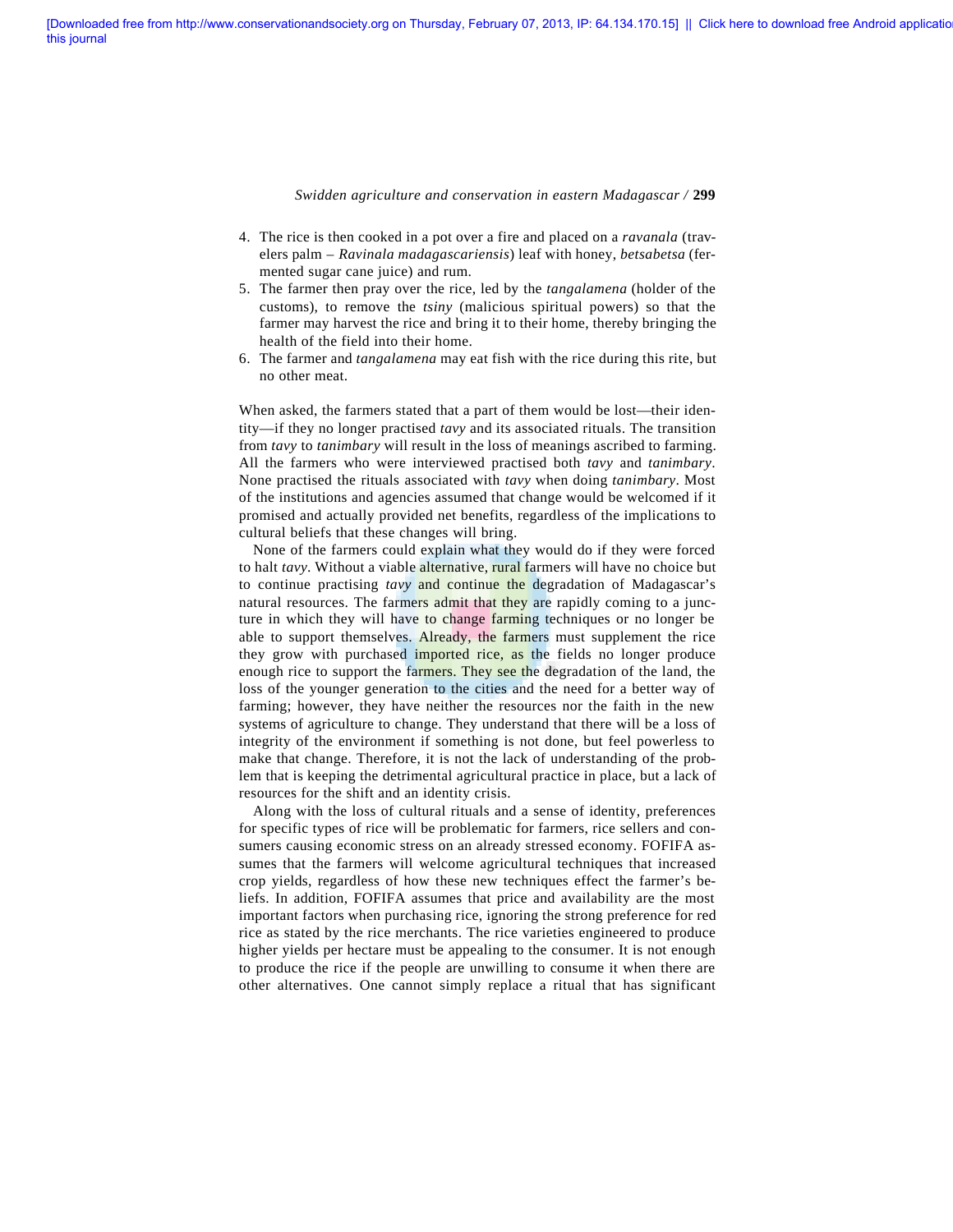meaning to individuals solely through technology. The advancement must not only be economically feasible, but it must be perceived as a positive addition to their life, both economically and culturally. By incorporating a study of cultural change into the larger study of finding an ecologically and economically viable solution to the issue of *tavy* and conservation will enhance the probability of the success of the planned change.

Of the farmers interviewed, none acknowledge that they discussed rice farming techniques with other farmers. For example, on the outskirts of Andasibe, a farmer was asked if he spoke to other farmers about how to do *tanimbary.* He was asked this question because the appearance of his field, the fact that he was attempting to do *tanimbary* in the river and his acknowledgement that he was having difficulty suggested that he had received no instruction. In another example, a Betsileo immigrant to the Andasibe region was successfully growing rice by *tanimbary* and had an extensive vegetable garden. When asked if other farmers came to him for advice, he said that none of the local farmers had spoken to him. He was asked if he would be willing to teach others, the farmer replied that he did not have time, but if someone were to compensate him, he would be willing to teach them his techniques. In another interview with four farmers, all around twenty-five years old, they each reported to know different *tavy* rituals. When asked why they each had disparate knowledge, they responded that they had learned what they know from their parents and did not discuss these differences among themselves. There is a lack of communication among farmers, which results in them often failing when they attempt *tanimbary*. The farmers then must return to *tavy*, the method with which they are familiar and know how to be successful, at least in the short term. Without communication, either among farmers or from another organisation (governmental or non-governmental), farmers will not be able to shift from *tavy* to *tanimbary* on their own.

### **CONCLUSION**

There are three lessons to be learned from the current agricultural crisis in Madagascar. First, resistance to cultural change may occur if the nonindigenous knowledge introduced does not mitigate the loss of meanings ascribed to *tavy* by the local population. *Tavy* is prohibited in certain areas; however, it continues with little abatement with the current regulation. To avoid paying fines, farmers simply attribute the burns to other phenomena or nothing at all, without acknowledging ownership. Second, in addition to outright resistance, none of the farmers interviewed could explain what they would do if they were forced to halt *tavy*. Without a viable alternative, rural farmers will have no choice than to continue practising *tavy* and continue the degradation of Madagascar's natural resources. The farmers have expressed that they are cognisant of the fact that they are rapidly coming to a juncture in which they will have to change farming techniques or no longer be able to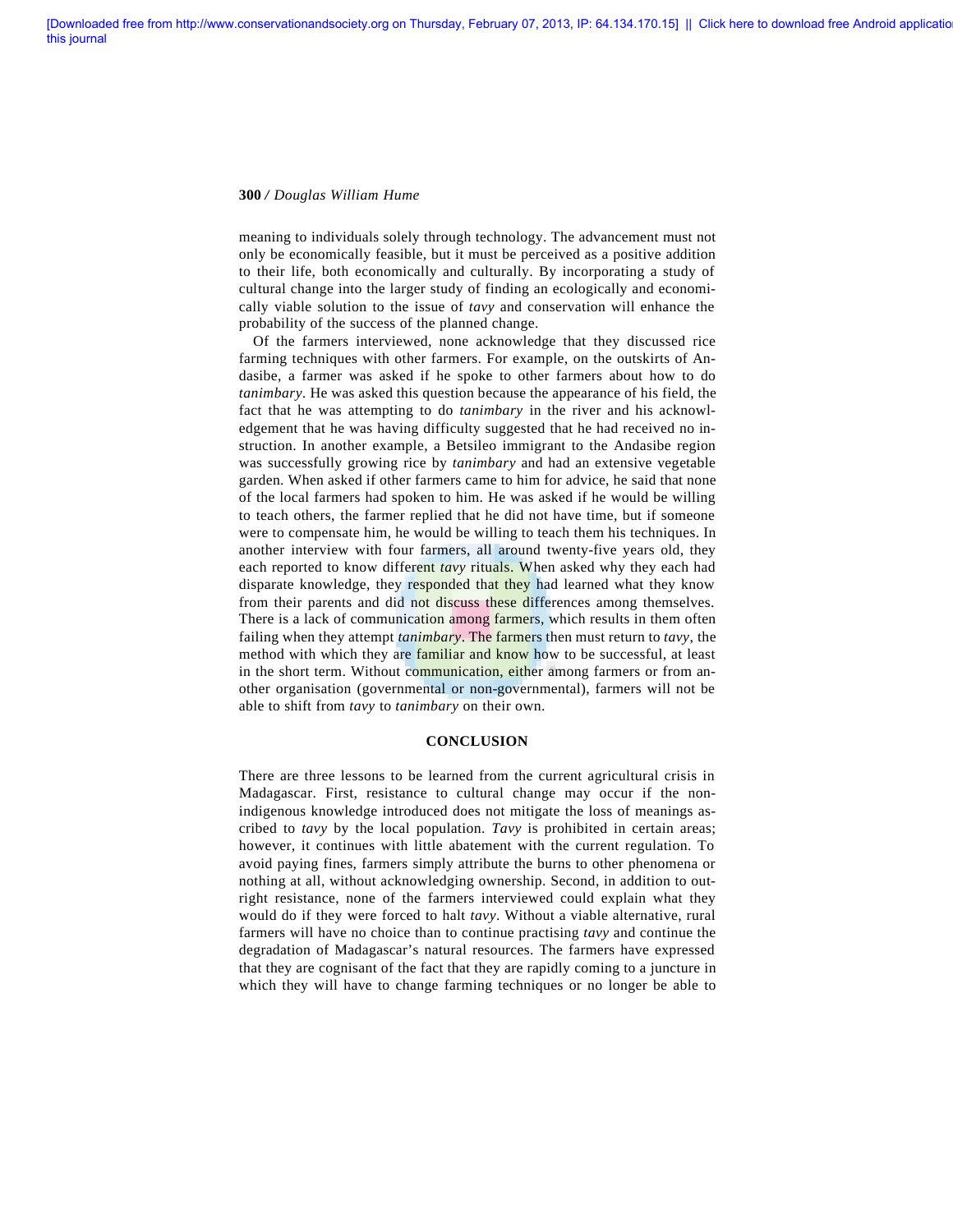support themselves. They feel a loss of identity as a farmer with the loss of *tavy*. The farmers understand that there will be a loss of integrity of the environment if something is not done, but feel powerless to make that change. Therefore, it is not the lack of understanding of the problem that is keeping the detrimental agricultural practice in place, but a lack of resources for the shift and an identity crisis. This is a classic example of a development project that ignores culture and attempts to fix a problem with money and through technology. One cannot simply replace a practice that has significant meaning to individuals solely through technology. The advancement must not only be economically feasible, but it must be perceived as a positive addition to their life, both economically and culturally. By incorporating a study of cultural change into the larger study of finding an ecologically and economically viable solution to the issue of *tavy* and conservation will enhance the probability of the success of the planned change.

#### **Acknowledgements**

This research was partially funded by a Doctoral Dissertation Research Improvement Grant, National Science Foundation (BCS-0349981, James Boster PI). The author wishes to acknowledge Jeffrey Kaufmann, Richard Sosis, Samuel Martinez, and Sarah Hume, all of whom offered editorial and content comments on earlier drafts of this paper. Two anonymous reviewers for this journal provided useful critiques and insights, for which they are appreciated. Any errors remain the author's responsibility.

### **Notes**

п

1. The conversions from Malagasy Francs to United States Dollars is based on the average currency conversion rates for May 2003 (1250 MGA to 1 USD), which was the period when interviews at EASTA took place and average retail prices for local varieties of rice were collected in Toamasina markets.

#### **REFERENCES**

- Cornista, L.B. and E.F. Escueta. 1990. Communal Forest Leases as a Tenurial Option in the Philippine Uplands. In: *Keepers of the Forest: Land Management Alternative in Southeast Asia* (ed. M. Poffenberger), pp. 134–144. Kumarian Press, West Hartford, Connecticut.
- Dewar, R.E. 1997. Were People Responsible for the Extinction of Madagascar's Subfossils, and How Will We Ever Know? In: *Natural Change and Human Impact in Madagascar* (eds. S.M. Goodman and B.D. Patterson), pp. 364–377. Smithsonian Institution, Washington D.C.
- Dolch, R. 2003. Andasibe (Périnet): Are Current Efforts Sufficient to Protect Madagascar's Biodiversity Hot Spot? In: *The Natural History of Madagascar* (eds. S.M. Goodman and J.P. Benstead), pp. 1480–1485. University of Chicago Press, Chicago.

Dransfield, J. and H. Beentje. 1995. *The Palms of Madagascar*. Royal Botanic Gardens, London. Du Puy, D.J. and J. Moat. 1996. A Refined Classification of the Primary Vegetation of Madagascar Based on the Underlying Geology, Using GIS to Map its Distribution and to Access its Conservation Status. In: *Biogrographie de Madagascar* (ed. W.R. Lourenco), pp. 205– 218. ORSTOM, Paris.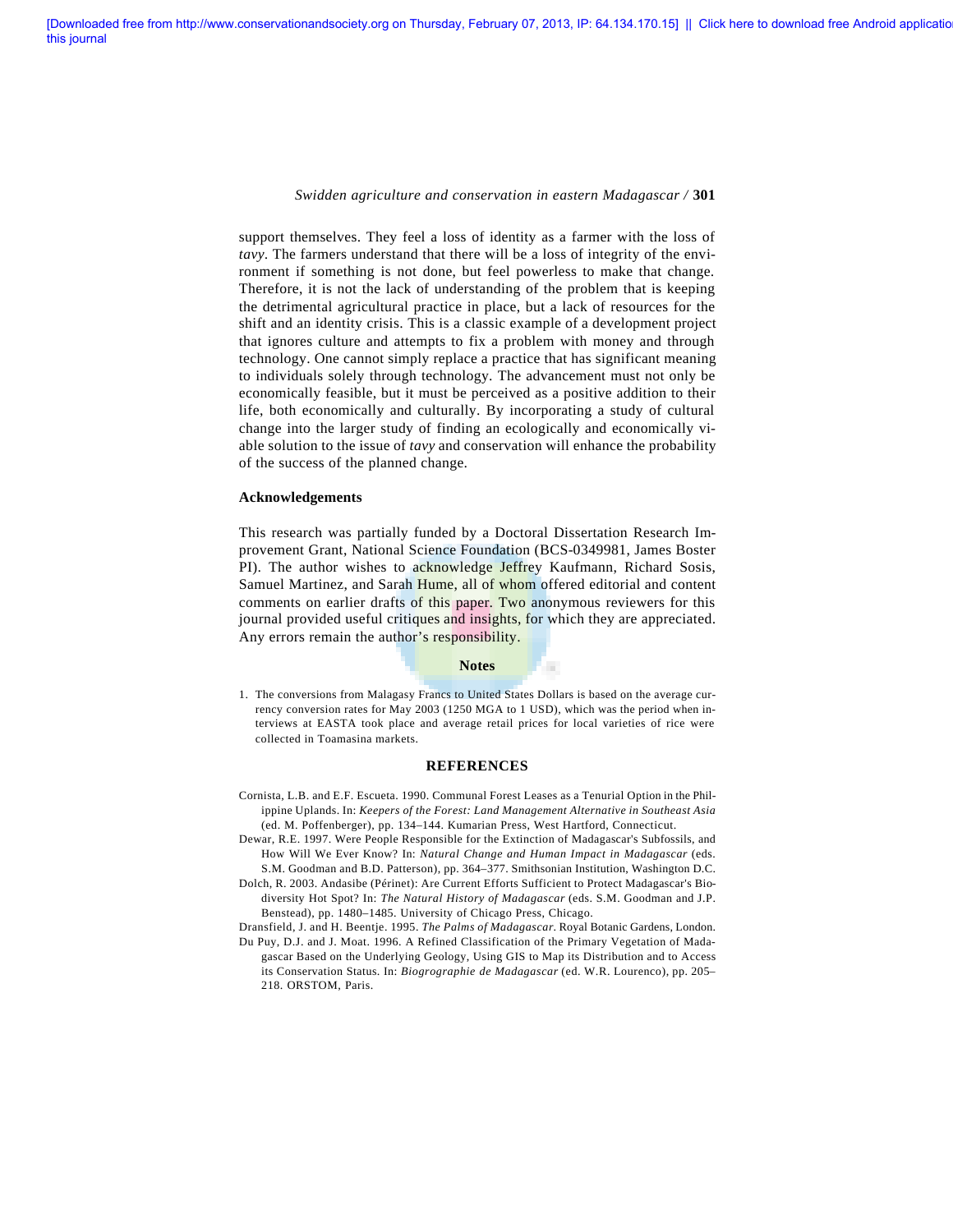- Dufiles, J.M. 2003. Remaining Forest Cover. In: *The Natural History of Madagascar* (eds. S.M. Goodman and J.P. Benstead), pp. 88–96. University of Chicago Press, Chicago.
- Erdmann, T.K. 2003. The Dilemma of Reducing Shifting Cultivation. In: *The Natural History of Madagascar* (eds. S.M. Goodman and J.P. Benstead), pp. 134–139. University of Chicago Press, Chicago.
- Ford, R. 1996. *Negotiating Conservation: Reflections on Linking Conservation and Development in Madagascar*. Clark University, Worcester, Massachusetts.
- Glaw, F. and M. Vences. 1994. *A Fieldguide to the Amphibians and Reptiles of Madagascar*, *Second Edition*. Privately Published, Koln, Germany.
- Godfrey, L.R., W.L. Jungers, K.E. Reed, E.L. Simons and P.S. Chatrath. 1997. Subfossil Lemurs: Inferences about Past and Present Primate Communities in Madagascar. In: *Natural Change and Human Impact in Madagascar* (eds. S.M. Goodman and B.D. Patterson), pp. 218–256. Smithsonian Institution, Washington D. C.
- Harper, J. 2002. *Endangered Species: Health, Illness and Death Among Madagascar's People of the Rainforest*. Carolina Academic Press Ethnographic Studies in Medical Anthropology. Carolina Academic Press, Durham.
- Hume, D.W. 2005. Agriculture in Madagascar: Conservation and Cultural Meanings of Rice. Ph.D Dissertation. University of Connecticut.
- INS. 2004. Madagascar en Chiffres. http://www.geohive.com/cd/link.php?exl=mg&exl=xs4, accessed May 14, 2004, Institut National de la Statistique.
- IRRI. 2004. Facts About Cooperation: Madagascar and the IRRI. http://www.irri.org/media/ facts/pdfs/madagascar.pdf, accessed May 14, 2004, International Rice Research Institute.
- Jarosz, L. 1993. Defining and explaining tropical deforestation: shifting cultivation and population growth in colonial Madagascar (1896–1940). *Economic Geography* 69(4):366–379.
- Kistler, P. and S. Spack. 2003. Comparing Agricultural Systems in Two Areas of Madagascar. In: *The Natural History of Madagascar* (eds. S.M. Goodman and J.P. Benstead), pp. 123– 134. University of Chicago Press, Chicago.
- Kleymeyer, C.D. 1994. Cultural Traditions and Community-Based Conservation. In: *Natural Connections: Perspectives in Community-based Conservation* (eds. D. Wester and R.M. Wright), pp. 323–346. Island Press, Washington D.C.
- LaDuke, W. 1992. Indigenous environmental perspectives: a North American primer. *Akwe:kon Journal* 9(2):52–71.
- Langrand, O. and L. Wilmé. 1997. Effects of Forest Fragmentation on Extinction Patterns of the Endemic Avifauna on the Central High Plateau of Madagascar. In: *Natural Change and Human Impact in Madagascar* (eds. S.M. Goodman and B.D. Patterson), pp. 280–305. Smithsonian Institution, Washington D. C.
- Little, P.D. 1994. The Link Between Local Participation and Improved Conservation: A Review of Issues and Experiences. In: *Natural Connections: Perspectives in Community-based Conservation* (eds. D. Western and R.M. Wright), pp. 347–372. Island Press, Washington D.C.
- Lynch, O.J. and J.B. Alcorn. 1994. Tenurial Rights and Community-Based Conservation. In: *Natural Connections: Perspectives in Community-based Conservation* (eds. D. Western and R.M. Wright), pp. 373–392. Island Press, Washington D.C.
- Mittermeier, R.A., I. Tattersall, W.R. Konstant, D.M. Meyers, and R.B. Mast. 1994. *Lemurs of Madagascar*. Conservation International, Washington D.C.
- Moor, P. and S. Barck. 1997. Les Facteurs Socio-Culturels et Leurs Impacts sur le Développement Rural. In: *Us Système Agroécologique Dominé par le Tavy: La Région de Beforona, Falaise est de Madgagascar*, pp. 139–53. Projet Terre-Tany/BEMA, Antananarivo.
- Moser, C.M. and C.B. Barrett. 2005. The Complex Dynamics of Smallholder Technology Adoption: The Case of SRI in Madagascar. In: *Ilo* Working Paper: http://www.ilo.cornell.edu/.
- Myers, N., R.A. Mittermeier, C.G. Mittermeier, G.A.B. Da Fonseca and J. Kent. 2000. Biodiversity hotspots for conservation priorities. *Nature* 403:853–858.